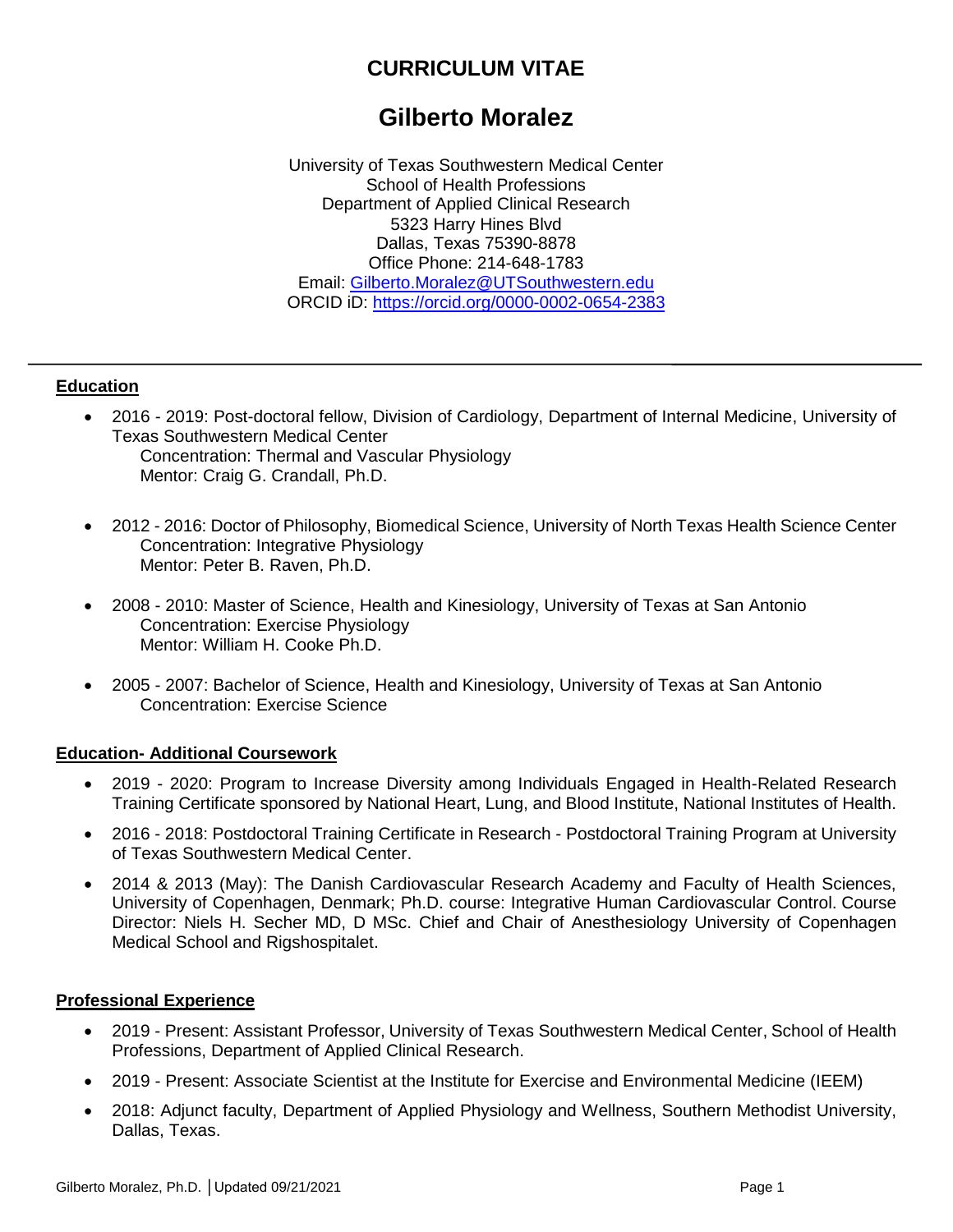- 2016 2019: Postdoctoral Fellow, University of Texas Southwestern Medical Center, Division of Cardiology, Department of Internal Medicine & The Institute for Exercise and Environmental Medicine, Thermal and Vascular Physiology Laboratory, Texas Health Presbyterian Hospital Dallas.
- 2012 2016: Doctoral Fellow, Institute for Cardiovascular and Metabolic Disease, Department of Integrative Physiology, University of North Texas Health Science Center, Ft. Worth, Texas.
- 2011 2012: Research Assistant (Contractor), Combat Casualty Care Task Area, Naval Medical Research Unit- San Antonio, Fort Sam Houston, Texas.
- 2011 2012: Lecturer I, Department of Health and Kinesiology, The University of Texas at San Antonio.
- 2010 2011: Research Assistant (Contractor), Advanced Capabilities for Emergency Medical Monitoring Task Area, US Army Institute of Surgical Research, Fort Sam Houston, Texas. Supervisors: Victor A. Convertino, Ph.D. and Kathy L. Ryan, Ph.D.
- 2008 2010: Graduate Research Assistant, Laboratory for Applied Autonomic Neurophysiology, Department of Health and Kinesiology, University of Texas at San Antonio Mentor: William H. Cooke Ph.D.
- 2007 Fall: Research Intern, Advanced Capabilities for Emergency Medical Monitoring Task Area, U.S. Army Institute of Surgical Research, Fort Sam Houston, Texas.

#### **Research Interests**

- Autonomic responses and maladaptations to physiological stressors.
- Cardiovascular responses and adaptations to exercise and environmental stressors.
- Central mechanisms contributing to the devolvement of the hyperadrenergic disease state.
- Autonomic responses to inflammation, oxidative stress and the activation of renin-angiotensin system.

#### **Peer-Reviewed Publications**

#### **Original Research**

- **1.** Hansen AB, **Moralez G**, Amin SB, Simspon LL, Hofstaetter F, Anholm JD, Gasho C, Stembridge M, Dawkins TG, Tymko MM, Ainslie PN, Villafuerte F, Romero SA, Hearon CM Jr, Lawley JS. Global [Reach 2018: The adaptive phenotype to life with chronic mountain sickness and polycythaemia.](https://www.ncbi.nlm.nih.gov/pubmed/34245004/) J Physiol. 2021 Jul 10;. doi: 10.1113/JP281730. [Epub ahead of print] PubMed PMID: 34245004.
- **2.** Cramer MN, Huang M, Fischer M, **Moralez G**, Crandall CG. [Thermoregulatory Responses with Size](https://pubmed.ncbi.nlm.nih.gov/33935232/)[matched Simulated Torso or Limb Skin Grafts.](https://pubmed.ncbi.nlm.nih.gov/33935232/) Med Sci Sports Exerc. 2021 Apr 27;. doi: 10.1249/MSS.0000000000002694. [Epub ahead of print] PubMed PMID: 33935232.
- **3.** Romero SA, **Moralez G**, Jaffery MF, Huang MU, Engelland RE, Cramer MN, Crandall CG. [Exercise](https://www.ncbi.nlm.nih.gov/pubmed/33064412/)  [Training Improves Microvascular Function in Burn Injury Survivors.](https://www.ncbi.nlm.nih.gov/pubmed/33064412/) Med Sci Sports Exerc. 2020 Nov;52(11):2430-2436. doi: 10.1249/MSS.0000000000002379. PubMed PMID: 33064412; PubMed Central PMCID: PMC7573196.
- **4.** Huang M, Watso JC, **Moralez G**, Cramer MN, Hendrix JM, Yoo JK, Badrov MB, Fu Q, Hinojosa-Laborde C, Crandall CG. [Low-dose ketamine affects blood pressure, but not muscle sympathetic nerve](https://www.ncbi.nlm.nih.gov/pubmed/33084081/)  activity, during [progressive central hypovolemia without altering tolerance.](https://www.ncbi.nlm.nih.gov/pubmed/33084081/) J Physiol. 2020 Dec;598(24):5661-5672. doi: 10.1113/JP280491. Epub 2020 Oct 20. PubMed PMID: 33084081.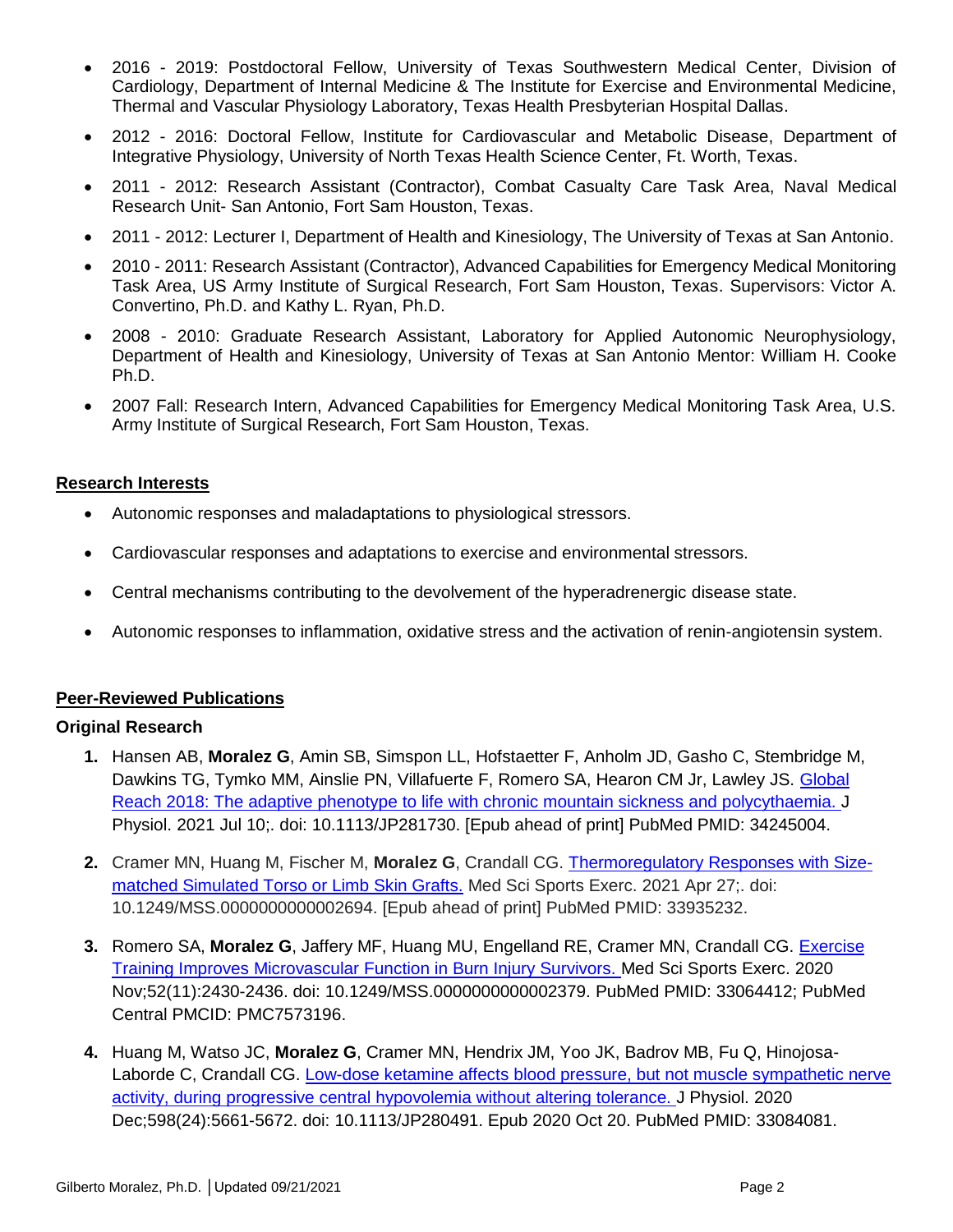- **5.** Watso JC, Huang M, **Moralez G**, Cramer MN, Hendrix JM, Cimino FA 3rd, Belval LN, Hinojosa-Laborde C, Crandall CG. [Low dose ketamine reduces pain perception and blood pressure, but not](https://www.ncbi.nlm.nih.gov/pubmed/33017047/)  [muscle sympathetic nerve activity, responses during a cold pressor test.](https://www.ncbi.nlm.nih.gov/pubmed/33017047/) J Physiol. 2021 Jan;599(1):67-81. doi: 10.1113/JP280706. Epub 2020 Oct 20. PubMed PMID: 33017047.
- **6.** Huang M, **Moralez G**, Romero SA, Jaffery MF, Cramer MN, Petric JK, Nabasny AD, Crandall CG. [The](https://www.ncbi.nlm.nih.gov/pubmed/32660830/)  [benefits of an unsupervised exercise program in persons with well-healed burn injuries within the](https://www.ncbi.nlm.nih.gov/pubmed/32660830/)  [International Classification of Functioning, Disability and Health \(ICF\).](https://www.ncbi.nlm.nih.gov/pubmed/32660830/) Burns. 2020 Sep;46(6):1280- 1288. doi: 10.1016/j.burns.2020.06.023. Epub 2020 Jul 3. PubMed PMID: 32660830; PubMed Central PMCID: PMC7529932.
- **7.** Belval LN, Cramer MN, **Moralez G**, Huang M, Cimino FA 3rd, Watso JC, Crandall CG. [Interaction of](https://www.ncbi.nlm.nih.gov/pubmed/32826639/)  [Exercise Intensity and Simulated Burn Injury Size on Thermoregulation.](https://www.ncbi.nlm.nih.gov/pubmed/32826639/) Med Sci Sports Exerc. 2020 Aug 21;. doi: 10.1249/MSS.0000000000002480. PubMed PMID: 32826639; PubMed Central PMCID: PMC7995740.
- **8.** Cramer MN, Hieda M, Huang M, **Moralez G**, Crandall CG. [Dietary nitrate supplementation does not](https://www.ncbi.nlm.nih.gov/pubmed/32816341/)  [influence thermoregulatory or cardiovascular strain in older individuals during severe ambient heat](https://www.ncbi.nlm.nih.gov/pubmed/32816341/)  [stress.](https://www.ncbi.nlm.nih.gov/pubmed/32816341/) Exp Physiol. 2020 Aug 20;. doi: 10.1113/EP088834. Epub 2020 Aug 31. PubMed PMID: 32816341; PubMed Central PMCID: PMC7731583.
- **9.** Tymko MM, Lawley JS, Ainslie PN, Hansen AB, Hofstaetter F, Rainer S, Amin S, **Moralez G**, Gasho C, Vizcardo-Galindo G, Bermudez D, Villafuerte FC, Hearon CM Jr. [Global Reach 2018 Heightened α-](https://www.ncbi.nlm.nih.gov/pubmed/32268833/)[Adrenergic Signaling Impairs Endothelial Function During Chronic Exposure to Hypobaric Hypoxia.](https://www.ncbi.nlm.nih.gov/pubmed/32268833/) Circ Res. 2020 Jul 3;127(2):e1-e13. doi: 10.1161/CIRCRESAHA.119.316053. Epub 2020 Apr 9. PubMed PMID: 32268833; PubMed Central PMCID: PMC7483295.
- **10.** Hansen AB, **Moralez G**, Romero SA, Gasho C, Tymko MM, Ainslie PN, Hofstätter F, Rainer SL, Lawley JS, Hearon CM Jr. [Mechanisms of sympathetic restraint in human skeletal muscle during exercise: role](https://www.ncbi.nlm.nih.gov/pubmed/32502375/)  [of α-adrenergic and nonadrenergic mechanisms.](https://www.ncbi.nlm.nih.gov/pubmed/32502375/) Am J Physiol Heart Circ Physiol. 2020 Jul 1;319(1):H192-H202. doi: 10.1152/ajpheart.00208.2020. Epub 2020 Jun 5. PubMed PMID: 32502375; PubMed Central PMCID: PMC7474447.
- **11.** Simpson LL, Meah VL, Steele AR, Gasho C, Howe CA, Dawkins TG, Busch SA, Oliver SJ, **Moralez G**, Lawley JS, Tymko MM, Vizcardo-Galindo GA, Figueroa-Mujíca RJ, Villafuerte FC, Ainslie PN, Stembridge M, Steinback CD, Moore JP. Global REACH [2018: Andean highlanders, chronic mountain](https://www.ncbi.nlm.nih.gov/pubmed/32271969/)  [sickness and the integrative regulation of resting blood pressure.](https://www.ncbi.nlm.nih.gov/pubmed/32271969/) Exp Physiol. 2020 Apr 9;. doi: 10.1113/EP088473. Epub 2020 May 14. PubMed PMID: 32271969.
- **12.** Cramer MN, **Moralez G**, Huang MU, Kouda K, Poh PYS, Crandall CG. [Exercise Thermoregulation with](https://www.ncbi.nlm.nih.gov/pubmed/31609298/)  [a Simulated Burn Injury: Impact of Air Temperature.](https://www.ncbi.nlm.nih.gov/pubmed/31609298/) Med Sci Sports Exerc. 2020 Mar;52(3):712- 719. doi: 10.1249/MSS.0000000000002184. PubMed PMID: 31609298; PubMed Central PMCID: PMC7024026
- **13.** Cramer MN, **Moralez G**, Huang MU, Kouda K, Poh PYS, Crandall CG. [Exercise Core Temperature](https://www.ncbi.nlm.nih.gov/pubmed/31524829/)  [Response with a Simulated Burn Injury: Effect of Body Size.](https://www.ncbi.nlm.nih.gov/pubmed/31524829/) Med Sci Sports Exerc. 2020 Mar;52(3):705-711. doi: 10.1249/MSS.0000000000002160. PubMed PMID: 31524829; PubMed Central PMCID: PMC7024043.
- **14.** Cramer MN, Huang M, **Moralez G**, Crandall CG. [Keeping older individuals cool in hot and moderately](https://www.ncbi.nlm.nih.gov/pubmed/32027545/)  [humid conditions: wetted clothing with and without an electric fan.](https://www.ncbi.nlm.nih.gov/pubmed/32027545/) J Appl Physiol (1985). 2020 Mar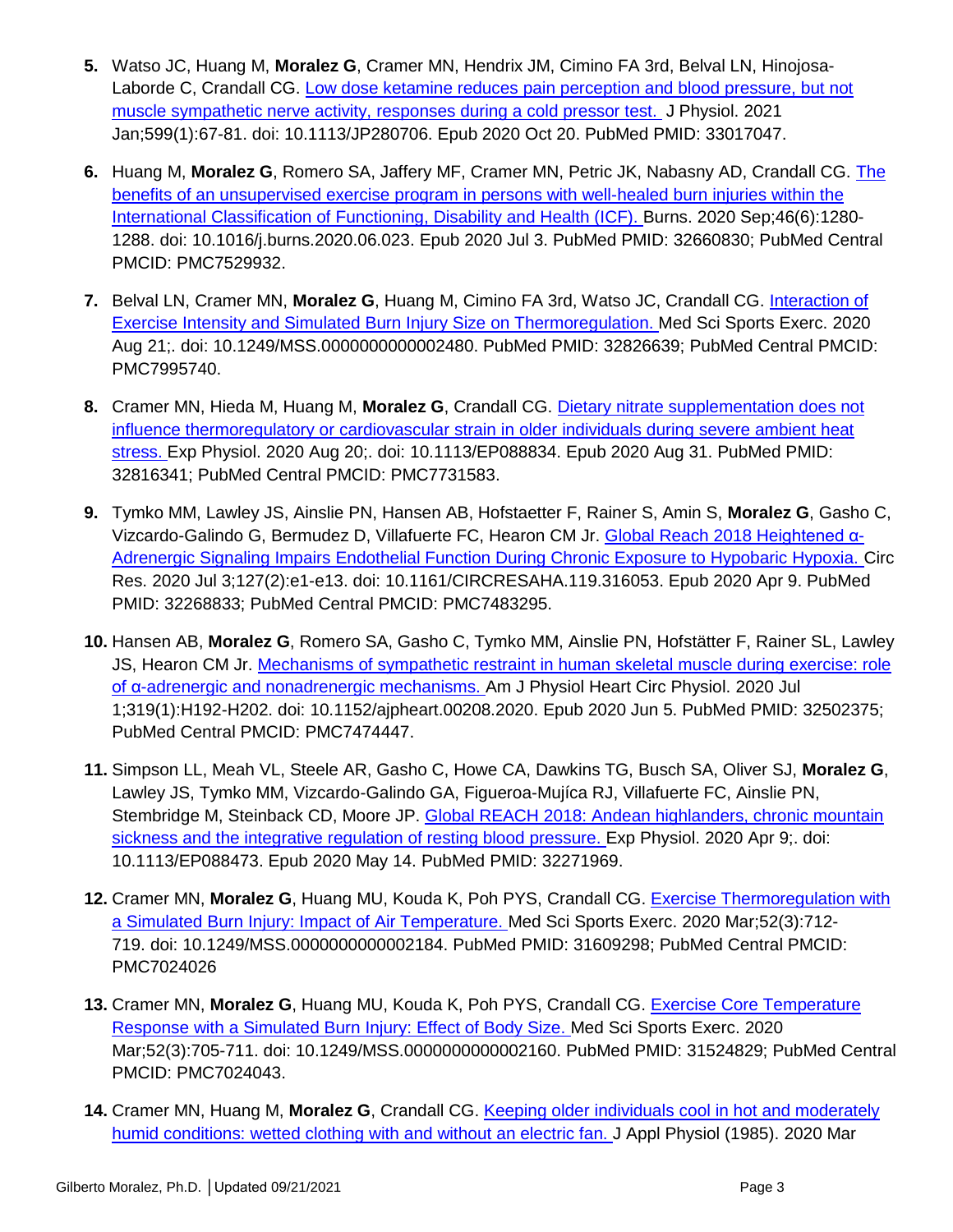1;128(3):604-611. doi: 10.1152/japplphysiol.00786.2019. Epub 2020 Feb 6. PubMed PMID: 32027545; PubMed Central PMCID: PMC7099436.

- **15.** Romero SA, **Moralez G**, Jaffery MF, Huang M, Cramer MN, Romain N, Kouda K, Haller RG, Crandall CG. [Progressive exercise training improves maximal aerobic capacity in individuals with well-healed](https://www.ncbi.nlm.nih.gov/pubmed/31433672/)  [burn injuries.](https://www.ncbi.nlm.nih.gov/pubmed/31433672/) Am J Physiol Regul Integr Comp Physiol. 2019 Oct 1;317(4):R563-R570. doi: 10.1152/ajpregu.00201.2019. Epub 2019 Aug 21. PubMed PMID: 31433672; PubMed Central PMCID: PMC6842906.
- **16.** Cramer MN, **Moralez G**, Huang MU, Crandall CG. [No Thermoregulatory Impairment in Skin Graft](https://www.ncbi.nlm.nih.gov/pubmed/30614899/)  [Donor Sites during Exercise-Heat Stress.](https://www.ncbi.nlm.nih.gov/pubmed/30614899/) Med Sci Sports Exerc. 2019 May;51(5):868-873. doi: 10.1249/MSS.0000000000001883. PubMed PMID: 30614899; PubMed Central PMCID: PMC6465138.
- **17.** Samuel TJ, Nelson MD, Nasirian A, Jaffery M, **Moralez G**, Romero SA, Cramer MN, Huang M, Kouda K, Hieda M, Sarma S, Crandall CG. [Cardiac Structure and Function in Well-Healed Burn Survivors.](https://www.ncbi.nlm.nih.gov/pubmed/30649454/) J Burn Care Res. 2019 Feb 20;40(2):235-241. doi: 10.1093/jbcr/irz008. PubMed PMID: 30649454; PubMed Central PMCID: PMC6382409.
- **18.** Huang M, Frantz J, **Moralez G**, Sabo T, Davis PF, Davis SL, Bell KR, Purkayastha S. [Reduced Resting](https://www.ncbi.nlm.nih.gov/pubmed/29863622/)  [and Increased Elevation of Heart Rate Variability With Cognitive Task Performance in Concussed](https://www.ncbi.nlm.nih.gov/pubmed/29863622/)  [Athletes.](https://www.ncbi.nlm.nih.gov/pubmed/29863622/) J Head Trauma Rehabil. 2019 Jan/Feb;34(1):45-51. doi: 10.1097/HTR.0000000000000409. PubMed PMID: 29863622.
- **19.** Romero SA, **Moralez G**, Jaffery MF, Huang M, Crandall CG. [Vasodilator function is impaired in burn](https://www.ncbi.nlm.nih.gov/pubmed/30256680/)  [injury survivors.](https://www.ncbi.nlm.nih.gov/pubmed/30256680/) Am J Physiol Regul Integr Comp Physiol. 2018 Nov 1;315(5):R1054-R1060. doi: 10.1152/ajpregu.00188.2018. Epub 2018 Sep 26. PubMed PMID: 30256680; PubMed Central PMCID: PMC6295495.
- **20.** Huang M, Brothers RM, Ganio MS, Lucas RAI, Cramer MN, **Moralez G**, Convertino VA, Crandall CG. [Tolerance to a haemorrhagic challenge during heat stress is improved with inspiratory resistance](https://www.ncbi.nlm.nih.gov/pubmed/29947436/)  [breathing.](https://www.ncbi.nlm.nih.gov/pubmed/29947436/) Exp Physiol. 2018 Sep;103(9):1243-1250. doi: 10.1113/EP087102. Epub 2018 Jul 23. PubMed PMID: 29947436; PubMed Central PMCID: PMC6119106.
- **21. Moralez G**, Jouett NP, Tian J, Zimmerman MC, Bhella P, Raven PB. [Effect of centrally acting](https://www.ncbi.nlm.nih.gov/pubmed/29635787/)  [angiotensin converting enzyme inhibitor on the exercise-induced increases in muscle sympathetic](https://www.ncbi.nlm.nih.gov/pubmed/29635787/)  [nerve activity.](https://www.ncbi.nlm.nih.gov/pubmed/29635787/) J Physiol. 2018 Jun;596(12):2315-2332. doi: 10.1113/JP274697. Epub 2018 May 15. PubMed PMID: 29635787; PubMed Central PMCID: PMC6002210.
- **22.** Ogoh S, **Moralez G**, Washio T, Sarma S, Hieda M, Romero SA, Cramer MN, Shibasaki M, Crandall CG. [Effect of increases in cardiac contractility on cerebral blood flow in humans.](https://www.ncbi.nlm.nih.gov/pubmed/28916637/) Am J Physiol Heart Circ Physiol. 2017 Dec 1;313(6):H1155-H1161. doi: 10.1152/ajpheart.00287.2017. Epub 2017 Sep 15. PubMed PMID: 28916637; PubMed Central PMCID: PMC5814648.
- **23.** Romero SA, Gagnon D, Adams AN, **Moralez G**, Kouda K, Jaffery MF, Cramer MN, Crandall CG. [Folic](https://www.ncbi.nlm.nih.gov/pubmed/28667051/)  [acid ingestion improves skeletal muscle blood flow during graded handgrip and plantar flexion exercise](https://www.ncbi.nlm.nih.gov/pubmed/28667051/)  [in aged humans.](https://www.ncbi.nlm.nih.gov/pubmed/28667051/) Am J Physiol Heart Circ Physiol. 2017 Sep 1;313(3):H658-H666. doi: 10.1152/ajpheart.00234.2017. Epub 2017 Jun 30. PubMed PMID: 28667051; PubMed Central PMCID: PMC5625172.
- 24. Jouett NP, Moralez G, Raven PB, Smith ML. *Losartan reduces the immediate and sustained increases* [in muscle sympathetic nerve activity after hyperacute intermittent hypoxia.](https://www.ncbi.nlm.nih.gov/pubmed/28082332/) J Appl Physiol (1985). 2017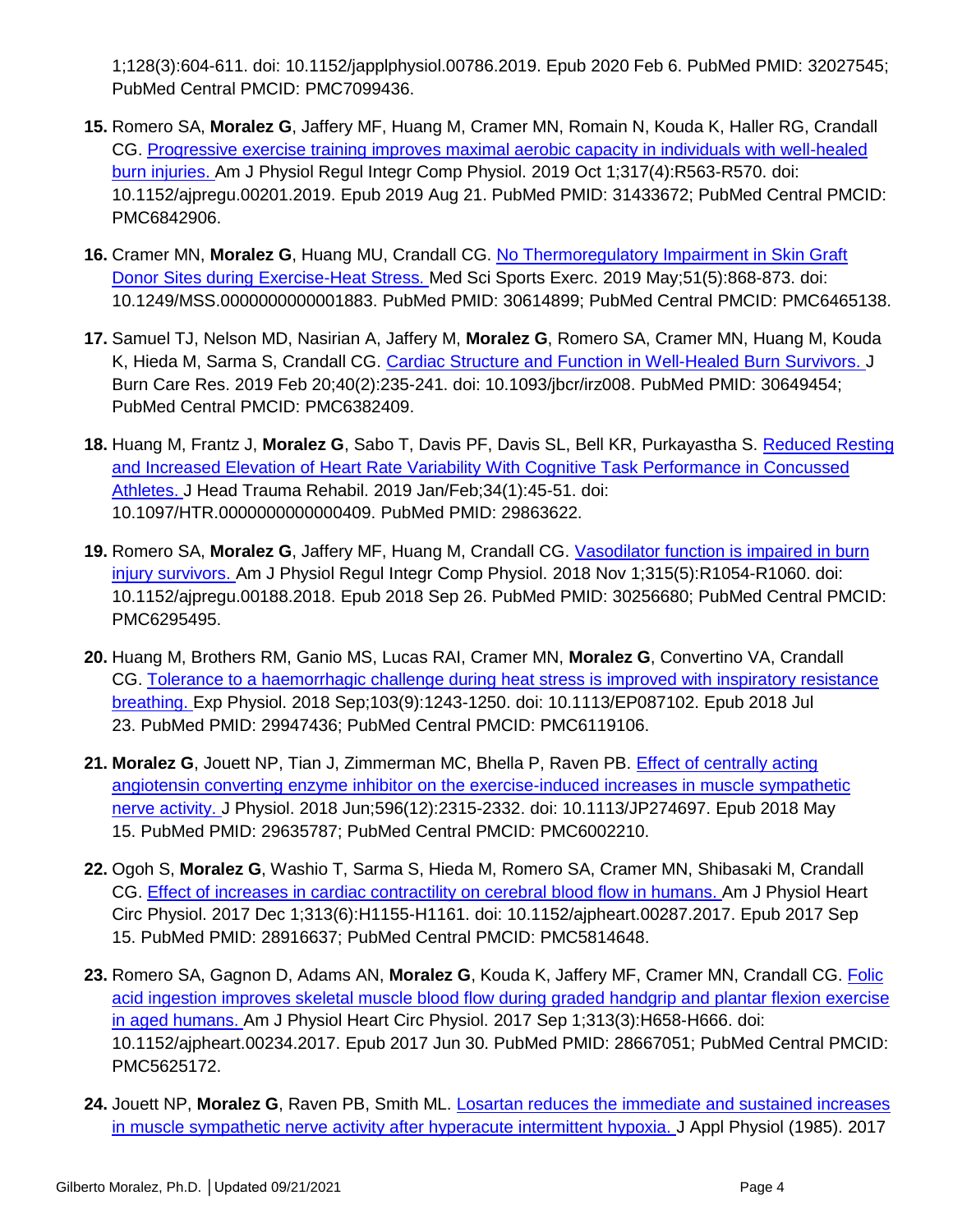Apr 1;122(4):884-892. doi: 10.1152/japplphysiol.00683.2016. Epub 2017 Jan 12. PubMed PMID: 28082332.

- **25.** Jouett NP, **Moralez G**, White DW, Eubank WL, Chen S, Tian J, Smith ML, Zimmerman MC, Raven PB. N-Acetylcysteine reduces hyperacute intermittent hypoxia-induced sympathoexcitation in human [subjects.](https://www.ncbi.nlm.nih.gov/pubmed/27027616/) Exp Physiol. 2016 Mar;101(3):387-96. doi: 10.1113/EP085546. Epub 2016 Feb 4. PubMed PMID: 27027616; PubMed Central PMCID: PMC4817372.
- **26. Moralez G**, Romero SA, Rickards CA, Ryan KL, Convertino VA, Cooke WH. [Effects of dehydration on](https://www.ncbi.nlm.nih.gov/pubmed/22461441/)  [cerebrovascular control during standing after heavy resistance exercise.](https://www.ncbi.nlm.nih.gov/pubmed/22461441/) J Appl Physiol (1985). 2012 Jun;112(11):1875-83. doi: 10.1152/japplphysiol.01217.2011. Epub 2012 Mar 29. PubMed PMID: 22461441.
- **27.** Cooke WH, **Moralez G**, Barrera CR, Cox P. [Digital infrared thermographic imaging for remote](https://www.ncbi.nlm.nih.gov/pubmed/21940851/)  [assessment of traumatic injury.](https://www.ncbi.nlm.nih.gov/pubmed/21940851/) J Appl Physiol (1985). 2011 Dec;111(6):1813-8. doi: 10.1152/japplphysiol.00726.2011. Epub 2011 Sep 22. PubMed PMID: 21940851.
- **28.** Romero SA, **Moralez G**, Rickards CA, Ryan KL, Convertino VA, Fogt DL, Cooke WH. [Control of](https://www.ncbi.nlm.nih.gov/pubmed/21109596/)  [cerebral blood velocity with furosemide-induced hypovolemia and upright tilt.](https://www.ncbi.nlm.nih.gov/pubmed/21109596/) J Appl Physiol (1985). 2011 Feb;110(2):492-8. doi: 10.1152/japplphysiol.01060.2010. Epub 2010 Nov 25. PubMed PMID: 21109596.

## **Published Abstracts**

- **1.** Crandall C.G., Cramer M.N., Belval L.N., Huang M., **Moralez G**., Watso J.C., Kowalske K.A. Burn survivors can perform mild/moderate-intensity exercise in thermoneutral conditions without a risk of excessive elevations in core body temperature. Journal of Burn Care & Research, Volume 42, Issue Supplement 1, April 2021, Pages S5–S6,<https://doi.org/10.1093/jbcr/irab032.005>
- **2. Moralez, G**., Hansen, A.B., Amin, S.B., Hofstatter, F., Tymko, M.M., Ainslie, P.N., Hearon, C.M., Jr and Lawley, J.S. (2020), Muscle sympathetic nerve activity in altitude acclimatized lowlanders during leg cycling exercise. The FASEB Journal, 34: 1-1. doi[:10.1096/fasebj.2020.34.s1.09846](https://doi.org/10.1096/fasebj.2020.34.s1.09846)
- **3.** Huang, M., Cramer, M.N., **Moralez, G**. and Crandall, C.G. (2020), Use of a Water‐soaked Garment, with and without an Electric Fan, to Mitigate Thermal Strain in Older Individuals under Heat Wave Conditions. The FASEB Journal, 34: 1-1. doi[:10.1096/fasebj.2020.34.s1.02438](https://doi.org/10.1096/fasebj.2020.34.s1.02438)
- **4.** Crandall C.G., Cramer M.N., Huang M., **Moralez G**., Belval L.N., Watso J.C., Fishcher M. Burn Survivors Can Exercise for 30 Min, Even in the Heat, Without a Risk of Excessive Hyperthermia. Journal of Burn Care & Research, Volume 41, Issue Supplement\_1, March 2020, Pages S48–S49, <https://doi.org/10.1093/jbcr/iraa024.079>
- **5. Moralez, G**., Huang, M., Cramer, M.N., Hendrix, J.M., Hinojosa‐Laborde, C., Ryan, K.L., Fu, Q. and Crandall, C.G. (2019), Ketamine Blunts Sympathetic Nerve Activity Responses to a Cold Pressor test. The FASEB Journal, 33: 848.5-848.5. doi[:10.1096/fasebj.2019.33.1\\_supplement.848.5](https://doi.org/10.1096/fasebj.2019.33.1_supplement.848.5)
- **6.** Huang, M., **Moralez, G**., Cramer, M.N., Hendrix, J.M., Hinojosa‐Laborde, C., Ryan, K.L. and Crandall, C.G. (2019), Analgesics in the Pre‐Hospital Setting: Simulated Hemorrhagic Tolerance in Humans is not Impaired by Ketamine Administration. The FASEB Journal, 33: 541.3-541.3. doi[:10.1096/fasebj.2019.33.1\\_supplement.541.3](https://doi.org/10.1096/fasebj.2019.33.1_supplement.541.3)
- **7.** Hearon, C.M., Hansen, A.B., **Moralez, G**., Romero, S.A., Levine, B.D. and Lawley, J.S. (2019), Global REACH Expedition: Chronic Hypoxia Attenuates  $\alpha_1$ -Adrenergic-Mediated Vasoconstriction in Humans: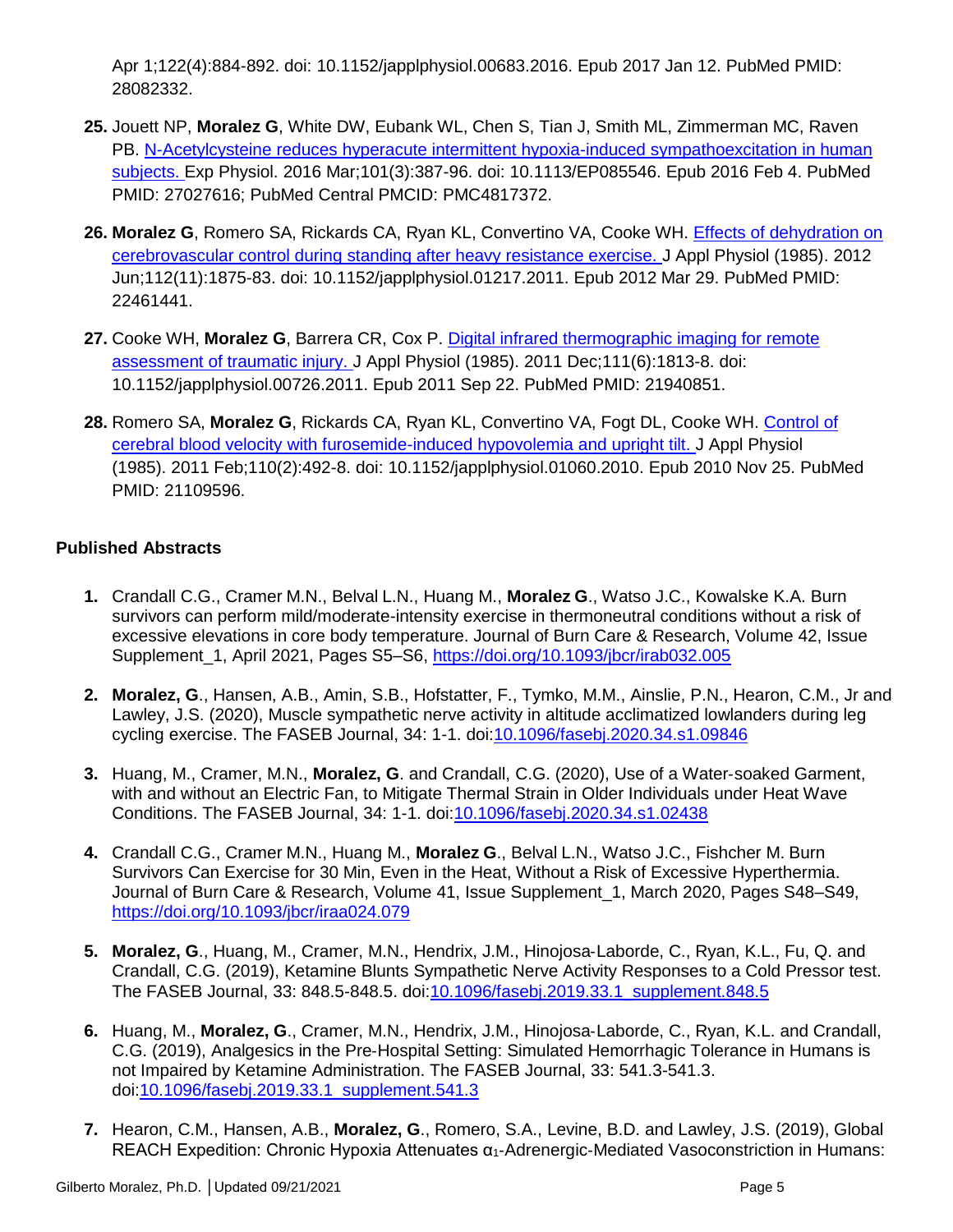Mechanisms of "Chronic‐Hypoxic Sympatholysis". The FASEB Journal, 33: 838.25-838.25. doi[:10.1096/fasebj.2019.33.1\\_supplement.838.25](https://doi.org/10.1096/fasebj.2019.33.1_supplement.838.25)

- **8.** Hearon, C.M., Hansen, A.B., **Moralez, G**., Romero, S.A., Levine, B.D. and Lawley, J.S. (2019), Global REACH Expedition: Chronic Hypoxia Attenuates the Contribution α‐Adrenergic Receptors to Sympathetic Transduction in Exercising Humans. The FASEB Journal, 33: 562.11-562.11. doi[:10.1096/fasebj.2019.33.1\\_supplement.562.11](https://doi.org/10.1096/fasebj.2019.33.1_supplement.562.11)
- **9.** Samuel, T.J., Nelson, M.D., Nasirian, A., Jaffery, M., **Moralez, G**., Romero, S.A., Cramer, M.N., Huang, M., Kouda, K., Babb, T.G., Sarma, S. and Crandall, C. (2019), Impaired pulmonary function and right ventricular morphology in well‐healed burn survivors is related to aerobic capacity and not severity of burn injury. The FASEB Journal, 33: 535.9-535.9. doi[:10.1096/fasebj.2019.33.1\\_supplement.535.9](https://doi.org/10.1096/fasebj.2019.33.1_supplement.535.9)
- **10.** Crandall CG, **Moralez G**, Romero SA, Cramer MN and Huang M. Six months of aerobic exercise training similarly improves aerobic capacity in well-healed burn survivors without regard to the percent of body surface area burned. *American Burn Association Conference. April 2019.*
- **11.** Hansen AB , **Moralez G**, Amin SB ,Hofstaetter F , Dawkins TG,Tymko MM , Ainslie PN , Romero SA, Lawley JS And Hearon Jr.CM. Global Reach Expedition: Increase Basal α-Adrenergic Vasoconstriction And Impaired α-Adrenergic Responsiveness In Andeans With Chronic Mountain Sickness. *The 21st International Hypoxia Symposium. February 2019.*
- **12.** Mugele H, Hansen AB , Hofstaetter F, Amin SB , Ainslie PN , Romero SA, Hearon Jr.CM, Moralez G, and Lawley JS. Global Reach Expedition: Normal Exercise Capacity and Exercise Pressor Response In Male Andeans With Chronic Mountain Sickness. *The 21st International Hypoxia Symposium. February 2019. February 2019.*
- **13.** Hansen AB, **Moralez G**, Romero SA, Tymko MN, Ainslie PN, Hofstätter F, Rainer SL, Lawley JL, Hearon Jr CM. The Flying Dutchman sails again: A method to assess the mechanisms of sympathetic vascular restraint. *Europhysiology Conference. October 2018*
- **14. Moralez, G.**, Hieda, M., Sarma, S., Romero, S.A., Cramer, M.N., Huang, M. and Crandall, C.G. (2018), Left ventricular systolic function is improved in well-healed burn survivors after six months of exercise training. The FASEB Journal, 32: 855.15-855.15. doi[:10.1096/fasebj.2018.32.1\\_supplement.855.15](https://doi.org/10.1096/fasebj.2018.32.1_supplement.855.15)
- **15. Moralez G**, Romero SA, Cramer MN, Adams AN, Jaffery MF, Huang M, and Crandall CG. Cardiovascular Responses to Steady State Exercise in Well-healed Burned Survivors after Six Months of Exercise Training. *Medicine & Science in Sports & Exercise. May 2018 - Volume 50 - Issue 5S - p 550*
- **16.** Huang M, Jaffery MF, **Moralez G**, Cramer MN, Romero SA, and Crandall CG. Mismatch between Perception of Disability and Functional Outcomes in Individuals with Large Burn Injuries. *Medicine & Science in Sports & Exercise. May 2018 - Volume 50 - Issue 5S - p 90*
- **17.** Cramer MN, **Moralez G**, Huang M, and Crandall CG. No Evidence Of Thermoregulatory Impairment In Donor Skin During Exercise-induced Hyperthermia: *Medicine & Science in Sports & Exercise. May 2018 - Volume 50 - Issue 5S - p 622.*
- **18.** Cramer MN, **Moralez G**, Huang M, and Crandall CG. Critical Environmental Limits for Prolonged Work in the Heat Using a Simulated Burn Injury Model. *The FASEB Journal 2018 32:1\_supplement,590.15- 590.15*
- **19.** Jaffery MF, Romero SA, **Moralez G**, Kennedy N, and Crandall CG. Muscular Strength in Well Healed Burn Survivors is Similar to Controls. *The FASEB Journal 2018 32:1\_supplement,856.2-856.2*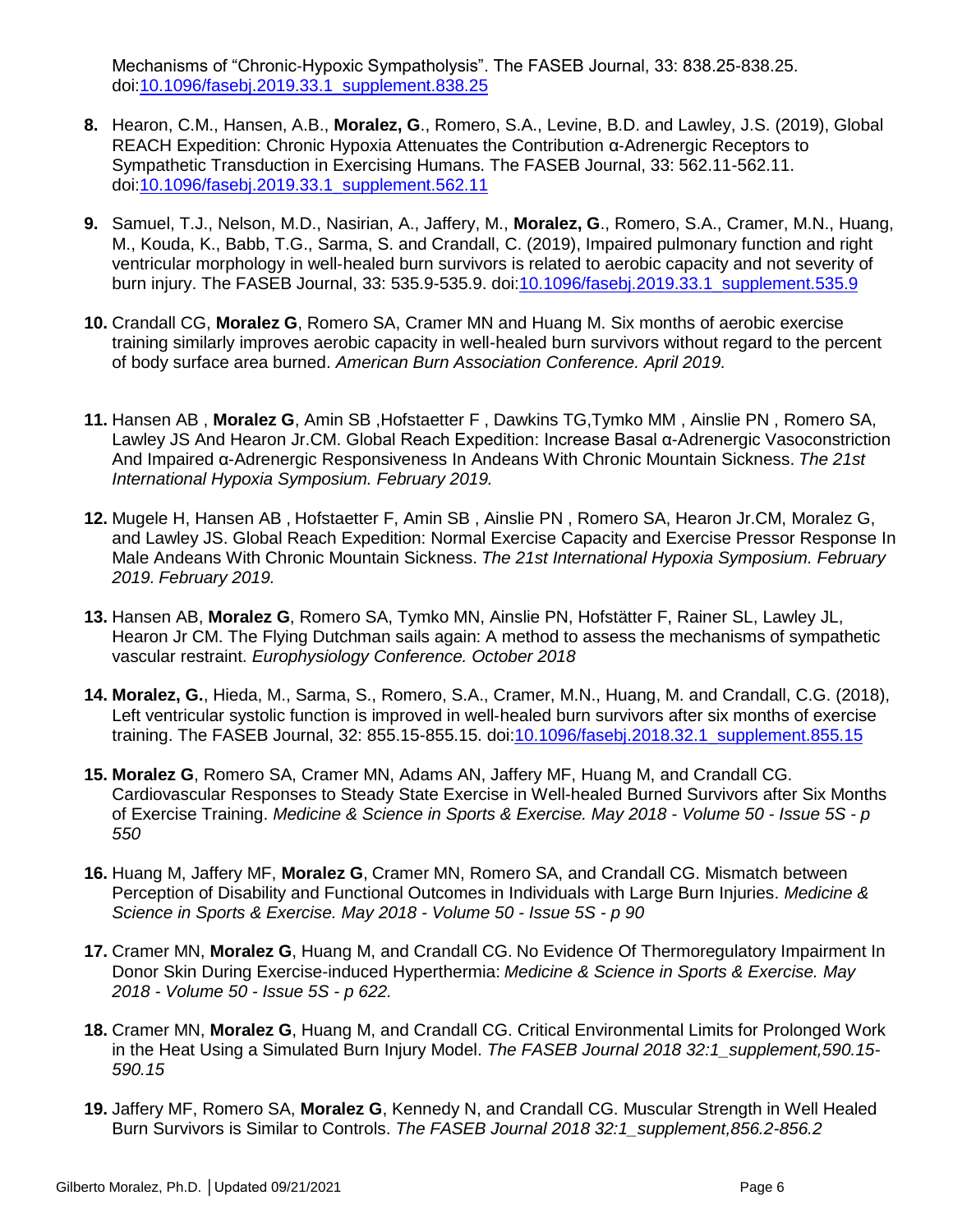- **20. Moralez G**, Kouda K, Hieda M, Hardin E, Sarma S, Romero SA, Cramer MN, Gagnon D, Adams AN, Jaffery MF, Crandall CG. Whole-body heat stress does not appear to reduce β1-adrenergic responsiveness in heat stressed older individuals. *FASEB J, 2017 31:1018.12*
- **21. Moralez G**, Kouda K, Hieda M, Sarma S, Romero SA, Cramer MN, Adams AN, Jaffery MF, Crandall CG. Whole-body heat stress sensitizes β1-adrenergic receptor mediated cardiac systolic function. *Medicine & Science in Sports & Exercise. 49(5S):669, 2017.*
- **22.** Cramer MN, Kouda K, **Moralez G**, Poh PY, Gagnon D, and Crandall CG. Core Temperature Responses to Exercise Using a Simulated Burn Injury Model: Impact Of Body Size: *Medicine & Science in Sports & Exercise. 49(5S):18, May 2017.*
- *23.* Nasirian A, Nelson M, Kouda K, Romero SA, Adams AN, Jaffery MF, Cramer MN, **Moralez G**, Kowalske K, Phelan H, Wolf S, Merz NB, and Crandall CG. Left Ventricular Remodeling and Cardiac Dysfunction in Long-Term Burn Survivors. *FASEB J April 2017 31:843.18*
- **24.** Romero SA, Gagnon D, Adams AN, Cramer MN, Jaffery MF, Kouda K, **Moralez G**, Crandall CG. Effect of chronic lower limb heating on indices of vascular function and functional capacity in aged humans. *Medicine & Science in Sports & Exercise. 49(5S):817, May 2017.*
- **25.** Cramer MN, **Moralez G**, Kouda K, Gagnon D, and Crandall CG. Impact of air temperature on core temperature regulation during exercise using a simulated burn injury model. *FASEB J April 2017 31:1018.9*
- **26.** Romero SA, Gagnon D, Adams AN, Cramer MN, Jaffery MF, Kouda K, **Moralez G**, Crandall CG. Acute folic acid ingestion improves skeletal muscle blood flow during graded handgrip and plantar flexion exercise in aged humans. *FASEB J April 2017 31:840.15*
- **27.** Adams AN, Romero SA, Gagnon D, Jaffery MF, Cramer MN, Kouda K, **Moralez G**, Crandall CG. Evidence suggesting reduced macrovascular and microvascular dilator function in well-healed burned survivors. *Medicine & Science in Sports & Exercise. 49(5S):809, May 2017.*
- **28.** Jaffery MF, Romero SA**,** Gagnon D, Adams AN, Kouda K, Cramer MN, **Moralez G**, Kennedy N, Crandall CG. Arterial stiffness is not altered in well-healed burn survivors. *Medicine & Science in Sports & Exercise. 49(5S):810, May 2017.*
- **29.** Spector ER, Matsumoto T, Jones J, Shapiro J, Lang T, Shackelford LC, Smith SM, Evans HJ, Spector ER, Ploutz-Snyder R, Sibonga J, Nakamura T, Kohri K, Ohshima H, **Moralez G**, LeBlanc A. "Bone Loss Countermeasures for Long Duration Space Flight." ASBMR 2016 (American Society for Bone and Mineral Research), Atlanta, Georgia, September 16-19, 2016.
- **30. Moralez G**, Jouett N, White DW, Zimmerman MC, Tian J, Chen S, Smith ML and Raven PB. Antioxidants Attenuate the Exercise Induced Increases in Muscle Sympathetic Nerve Activity during Heavy Dynamic Exercise. *Medicine and science in sports and exercise 48 (5 Suppl 1), 669, June 2016.*
- **31. Moralez G**, Jouett N, Tian J, Zimmerman MC and Raven PB. Centrally Acting Perindopril Attenuates the Exercise Induced Increase in Muscle Sympathetic Nerve Activity during Heavy Dynamic Exercise. FASEB J April 2016 30:995.5
- **32.** Jouett,NP, **Moralez G**, White DW, Eubank WL, Chen S, Tian J, Smith ML, Zimmerman MC, and Raven PB. N-Acetyl Cysteine Reduces Sympathetic Activation during Acute Intermittent Hypoxia in Healthy Human Subjects: Implications for Obstructive Sleep Apnea. FASEB J April 2016 30:757.9
- **33.** Jouett,NP, **Moralez G**, White DW, and Raven PB. Antioxidants Attenuate the Exercise Induced Resetting of the Arterial Baroreflex in Healthy Human Subjects: Implications for Exercise Induced Hypertension. FASEB J April 2016 30:1289.4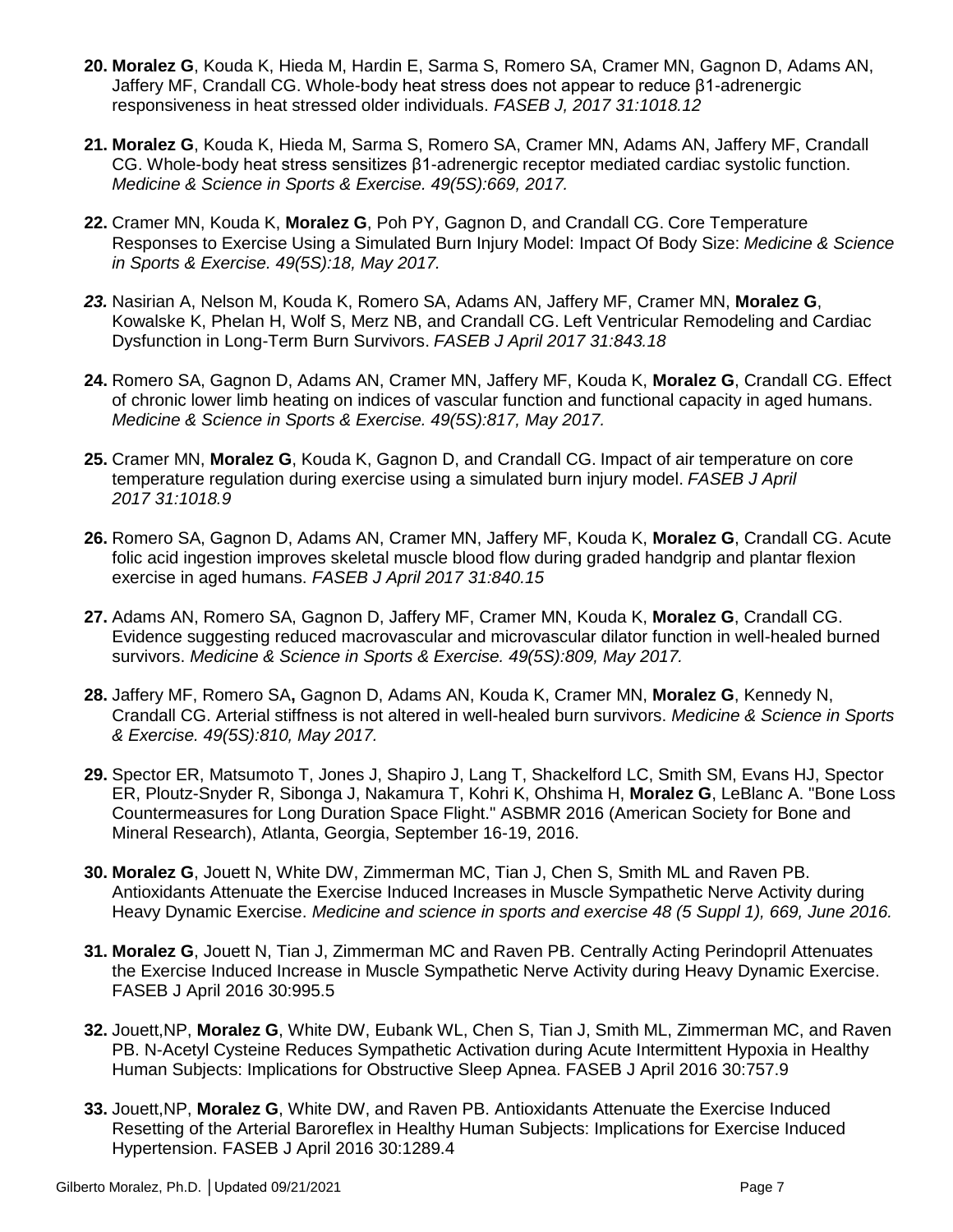- **34.** LeBlanc A, Matsumoto T, Jones J, Shapiro J, Lang T, Shackelford L, Smith SM, Evans H, Spector E, Snyder RP, Sibonga J, Keyak J, Nakamura T, Kohri K, Ohshima H, **Moralez G.** Spaceflight Bone Atrophy-Problem Solved? Journal of Bone and Mineral Research. 2015;30 (Suppl 1). , Oct-2015.
- **35.** Jouett N, **Moralez G**, Raven PB and Smith ML. N-Acetyl Cysteine Attenuates Intermittent Hypoxia Induced Sympathoexcitation in Human Subjects. FASEB J April 2015 29:955.4
- **36.** LeBlanc A, Matsumoto T, Jones J, Shapiro J, Lang T, Shackelford L, Smith SM, Evans H, Spector E, Ploutz-Snyder R, Sibonga J, Keyak J, Nakamura T, Kohri K, Ohshima H, **Moralez G.** Update of the Bisphosphonate ISS Flight Experiment. NASA Human Research Program Investigators' Workshop (HRP IWS 2015), Galveston, TX, January,2015 JSC-CN-32238
- **37.** LeBlanc A, Matsumoto T, Jones J, Shapiro J, Lang T, Shackelford L, Smith SM, Evans H, Spector E, Ploutz-Snyder R, Sibonga J, Keyak J, Nakamura T, Kohri K, Ohshima H, **Moralez G.** Update of the Bisphosphonate ISS Flight Experiment. American Society for Bone and Mineral Research; Sept. 2014; Houston, TX, Galveston, TX, JSC-CN-30935
- **38. Moralez G**, White DW, and Raven PB. Effects of antioxidants on cerebrovascular control during moderate and high intensity exercise. *FASEB J* April 2014 28:1183.6
- **39.** White DW, Kay VL, **Moralez G**, Benson T, Carlton J, Eubank W and Raven PB. Effect of posture on heart rate control prior to and following dynamic leg exercise. *FASEB J* April 2014 28:881.8
- **40. Moralez G**, Romero SA, Ryan KL, Cooke WH, Rickards CA. Effects of inspiratory resistance on cerebral blood velocity during orthostasis with dehydration. *FASEB J* 2013; 27:1203.14.
- **41.** Eubank W, White DW, **Moralez G**, Kay V, Watenpaugh DE and Raven PB. Role of Reactive Oxygen Species in Intermittent Hypoxia Induced Sympathoexcitation. *FASEB J* April 9, 2013 27:938.2.
- **42.** White DW, Kay V, **Moralez G**, Eubank W and Raven PB. A Case for a Standardized Method for the Normalization of Muscle Sympathetic Nerve Activity (MSNA) Amplitude. FASEB J April 9, 2013 27:1117.1
- **43. Moralez G**, Romero SA, Rickards CA, Raven PB, and Cooke WH. Cerebrovascular Hemodynamics during Concentric and Eccentric Phases of Heavy Resistance Exercise. *International Journal of Exercise Science*. 2, Article 14, 2013.
- **44. Moralez G**, Cox P, Lucas RAI, Ganio MS, Pearson J, Crandall CG, and Cooke WH. Infrared thermal imaging of human skin temperature during combined simulated hemorrhage and thermal stress. FASEB J March 29, 2012 26:lb741
- **45.** Rickards CA, **Moralez G**, Romero SA, Cooke WH, Ryan KL, Hinojosa-Laborde C, Lurie KG, and Convertino VA. The influence of oscillations in arterial pressure and cerebral blood velocity on tolerance to hypovolaemia - a review. Presented at Cerebral haemodynamics: Measurement and Management Conference, Imperial College, London England. July, 2011.
- **46.** Cooke WH, **Moralez G**, and Cox P. Thermographic imaging during simulated uncontrolled hemorrhage in humans. *Medicine and Science in Sports and Exercise.*43(5) S448, 2011.
- **47.** Romero SA, Jacuqez JD, **Moralez G**, Fogt DL, and Cooke WH. Arterial pulse wave velocities are unchanged following 12 weeks of circuit weight training. *Medicine and Science in Sports and Exercise*. 43(5) S445, 2011.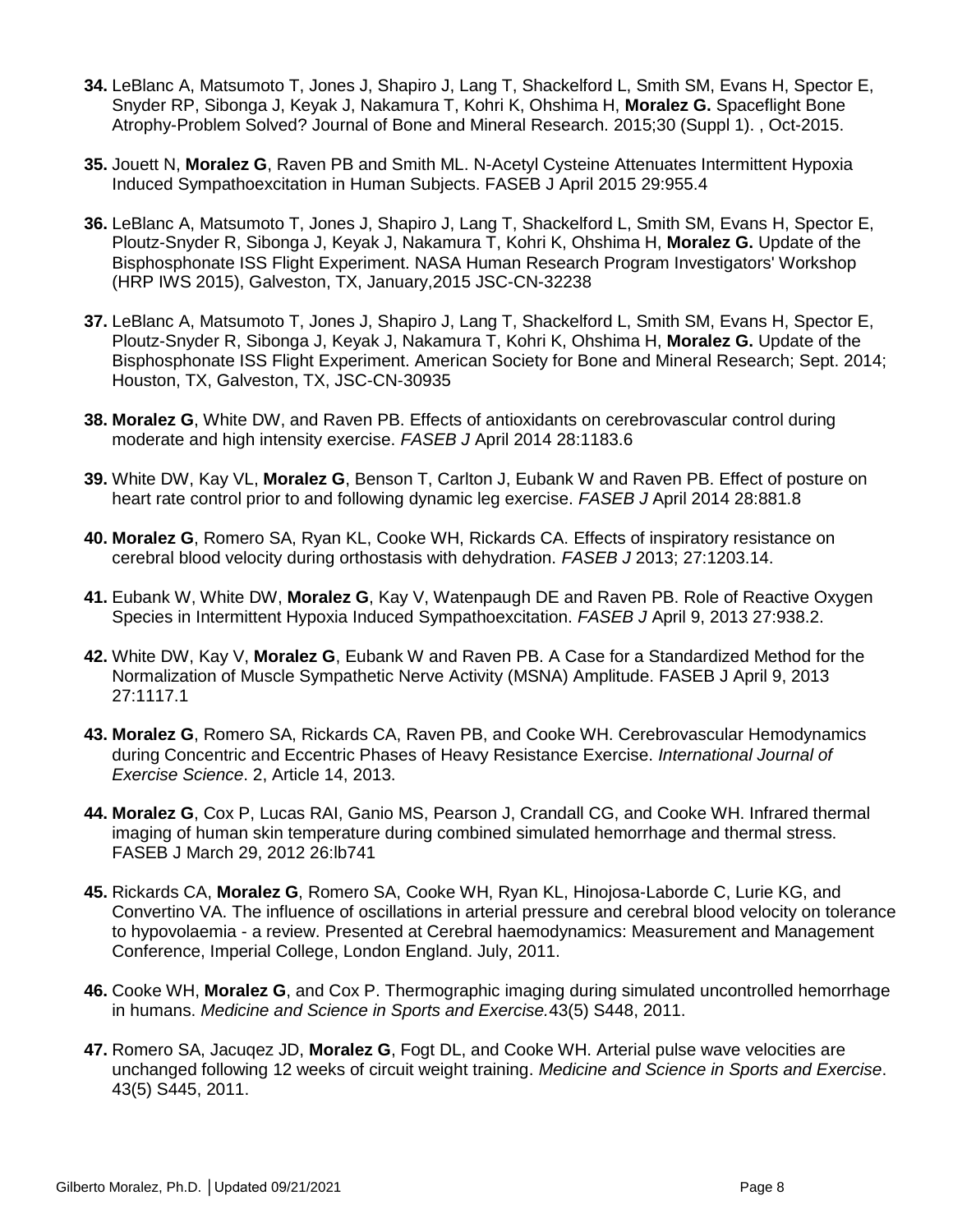- **48.** Lara J, **Moralez G**, Barrera C, Martinez A, and Cooke WH. No influence of ovarian hormones on cerebrovascular responses to the Valsalva maneuver. *International Journal of Exercise Science*. 2, Article 28, 2010.
- **49.** Martinez A, **Moralez G**, Barrera C, Lara J, and Cooke WH. Thermographic imaging to detect reductions of central volume induced by simulated hemorrhage. *International Journal of Exercise Science*. 2, Article 28, 2010.
- **50.** Barrera C, **Moralez G**, Lara J, Martinez A, and Cooke WH. Non-invasive techniques to track stroke volume during simulated uncontrolled hemorrhage. *International Journal of Exercise Science*. 2, Article 28, 2010.
- **51.** Sanborn ER, Romero SA, , **Moralez G**, Jacquez JD, , Fogt DL and Cooke WH. Ovarian hormones and cerebral hemodynamics during upright tilt. *International Journal of Exercise Science*. 2, Article 20, 2009.
- **52.** Jacquez JD, Romero SA, Sanborn ER, **Moralez G**, Liu DD, Fogt DL, and Cooke WH. Arterial pulse wave velocities are unchanged following 12 weeks of circuit weight training. *International Journal of Exercise Science*. 2, Article 12, 2009.
- **53.** Romero SA, Sanborn ER, **Moralez G**, and Cooke WH. Effects of hypovolemia on cerebral blood velocity and autoregulation during uprignt tilt: Implications for post-spaceflight orthostasis. *International Journal of Exercise Science*. 2, Article 8, 2009.
- **54.** Ryan KL, Rickards CA, Muniz GW, **Moralez G**, and Convertino VA. Interindividual variability in heart rate variability (HRV) and complexity (HRC) measurements *FASEB J*. 22: 1229.3 2008.
- **55.** Rickards CA, Ryan KL, Muniz GW, **Moralez G**, and Convertino VA. How many heart beats are enough? A systematic assessment of data length reduction on measures of heart rate variability and complexity *FASEB J*. 22: 1229.1 2008.

#### **Scientific Presentations**

- **Moralez G**, Nabasny A, Huang M, and Juengst SB. Autonomic Nervous System Function Following Moderate to Severe Traumatic Brain Injury: Characterization and Association with One-Year Outcomes *American Congress of Rehabilitation Medicine 2020 VIRTUAL Annual Conference* - Invited speaker (10/2020)
- **Moralez G**, Jouett N, Tian J, Zimmerman MC and Raven PB. Centrally acting angiotensin converting enzyme inhibitor and antioxidants attenuate the central sympathetic outflow during dynamic exercise in humans. *International Society for Autonomic Neuroscience Symposium , Nagoya, Japan* - Invited speaker (8/2017)
- **Moralez G** and Raven PB. Evaluation of cardiovascular control during exercise. *Graduate School of Humanities and Sciences, Nara Women's University, Nara, Japan* - Invited speaker (8/2017)
- **Moralez G**, Kouda K, Hieda M, Sarma S, Romero SA, Cramer MN, Adams AN, Jaffery MF, Crandall CG. Whole-body heat stress does not appear to reduce β1-adrenergic responsiveness in heat stressed older individuals. *Experimental Biology Symposium, Chicago, Illinois*. (4/2017)
- **Moralez G**, Jouett N, White DW, Zimmerman MC, Tian J, Chen S, Smith ML and Raven PB. Antioxidants Attenuate the Exercise Induced Increases in Muscle Sympathetic Nerve Activity during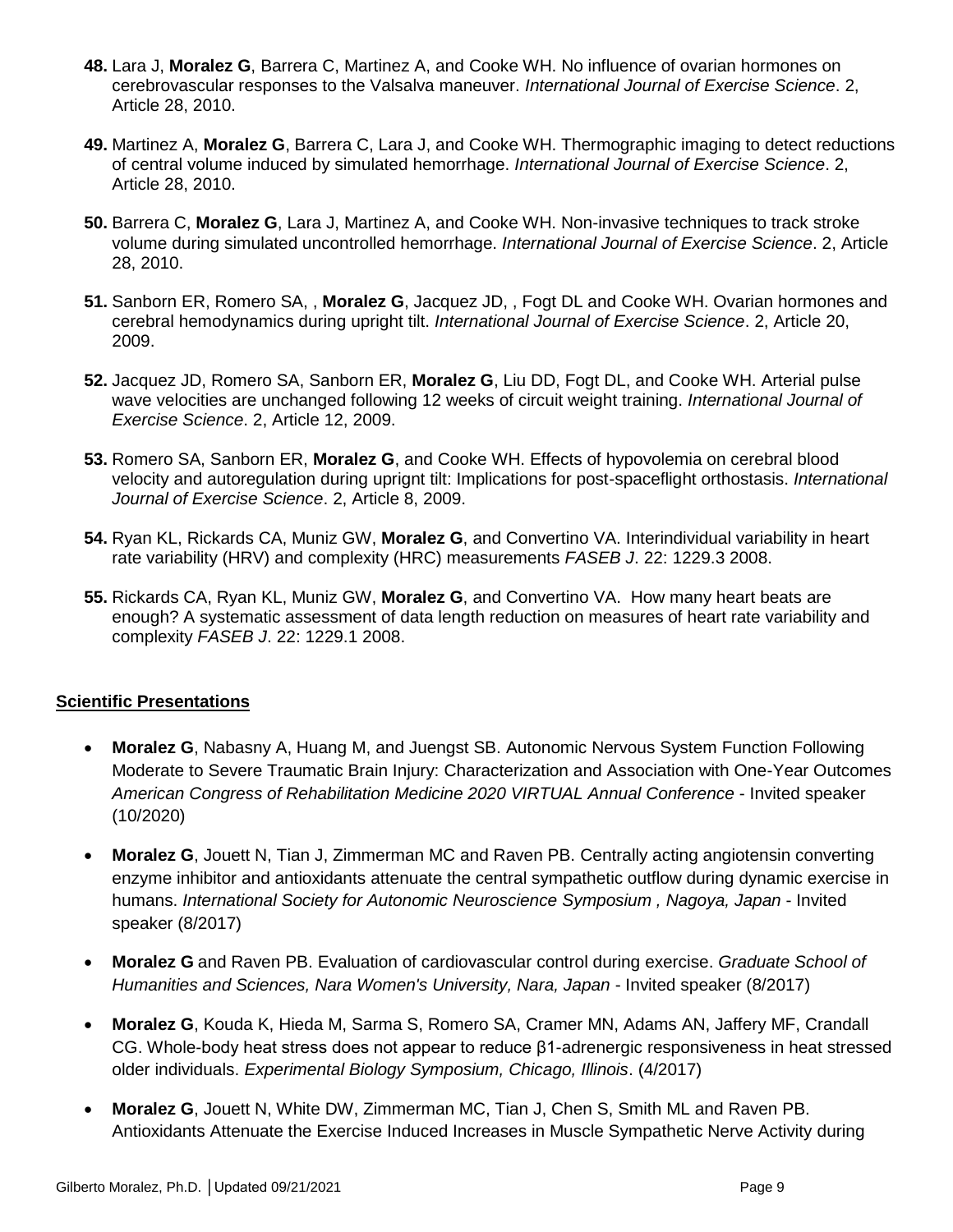Heavy Dynamic Exercise. *American College of Sports Medicine National Conference, Boston, Massachusetts.* (06/2016)

- **Moralez G**, Jouett N, Tian J, Zimmerman MC and Raven PB. The role of angiotensin II linked central and systemic reactive oxygen species (ROS) production in the exercise induced resetting of the arterial baroreflex. *Texas Chapter of American College of Sports Medicine Conference, Austin, Texas*. (02/2015)
- **Moralez G**. Invited lecturer in Graduate course Research Methods, *Department of Kinesiology, The University of Texas at Arlington.* (11/2014)
- **Moralez G**, Romero SA, Rickards CA, Raven PB, and Cooke WH. Effects of Dehydration on Cerebral Blood Velocity and Autoregulation during Standing after Heavy Resistance Exercise. *Texas Chapter of American College of Sports Medicine Conference, Houston, Texas. (04/2010)*

## **Funding History**

## **Research Support**

## **Current**

 2020 - 2021: Intramural Grant: SHP Interdisciplinary Research Grant Program. Autonomic Dysfunction after Acute Moderate to Severe Traumatic Brain Injury and the Added Impact of Extracranial Injuries. The research objective of the proposed study is to identify the extent and severity of which head and extracranial injuries are associated with autonomic dysfunction. **Role: Principal Investigator**

#### **Completed**

- 2019 2020: Extramural Grant: NIH-NHLBI- Mechanisms contributing to the impaired autonomic control of sympathetic nerve activity. The goal of this Small Research Project funded by the National Heart, Lung, and Blood Institute (NHLBI) is to identify the role of reactive oxygen species, Angiotensin II and peripheral blood mononuclear cells production in the pronounced sympathetic nerve activity response during sympathoexcitatory stressors in normotensive African Americans. **Role: Principal Investigator**
- 2018 2019: Extramural Grant: Wilderness Medical Society Research in Training Grant. "Effect of hypobaric hypoxia on the control of muscle sympathetic nerve activity during dynamic exercise in humans." In support of the Global Research Expedition on Altitude related Chronic Health (Global REACH): a scientific expedition to the Andean mountains. **Role: Principal Investigator**
- 2016 2018: Extramural Grant: Research Supplement to Promote Diversity in Health-Related Research. National Institutes of Health - National Institute of General Medical Sciences. "Exercise in Burn Survivors." **Role: Co-investigator**; Principal Investigator: Craig G. Crandall
- 2015 2016: Extramural Grant: Texas Chapter of American College of Sports Medicine (TACSM) Student Research Development Grant (SRDA- Doctoral) "The role of central and systemic reactive oxygen species production in the exercise induced resetting of the atrial baroreflex" **Role: Principal Investigator**; Sponsor Peter B. Raven
- 2013 2015: Intramural Grant: "Exercise induced hypertension in humans: Pathophysiological mechanisms" Preliminary investigations. These investigations are designed to provide preliminary findings regarding the role of the Renin-Angiotensin system's (RAS) central and peripheral role in enabling the arterial baroreflex to reset in and intensity related manner during exercise. RI6128 **Role: Co-investigator**; Principal Investigator: P.B. Raven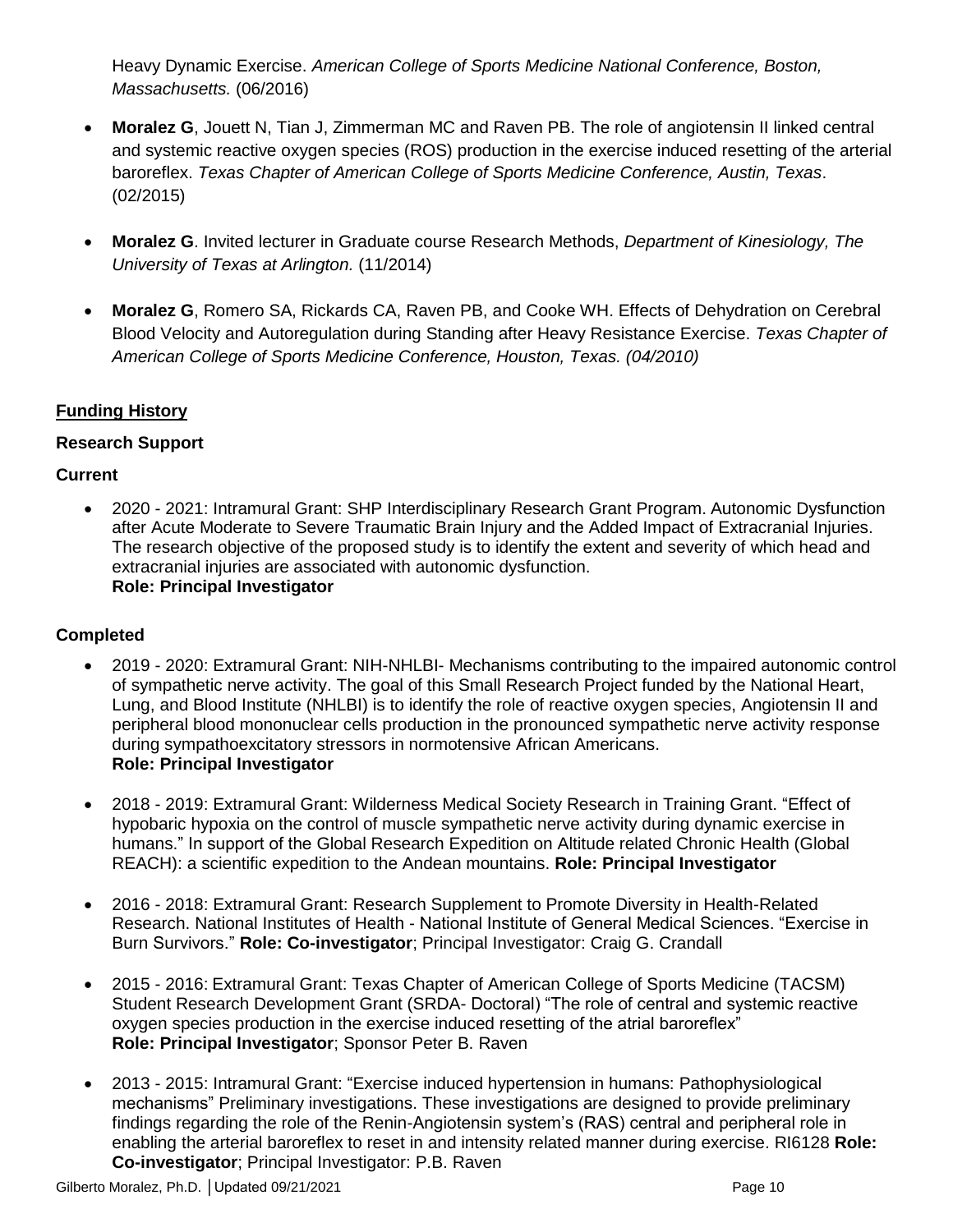- 2012 2014: Intramural Grant: University of North Texas Health Science Center, Graduate School of Biomedical Sciences, Graduate Assistantship award.
- 2009 2010: Extramural Grant: Texas Chapter of American College of Sports Medicine (TACSM) Student Research Development Grant (SRDA- Masters) "Effects of Dehydration on Cerebral Blood Velocity and Autoregulation during Standing after Heavy Resistance Exercise" **Role: Principal Investigator**; Sponsor William H. Cooke

#### **Honors and Awards**

- 2020- UT Southwestern School of Health Professions Interdisciplinary Research Grant Award Recipient.
- 2019 Scholar (Cohort 7) **Pr**ogram to **I**ncrease **D**iversity among Individuals **E**ngaged in Cardiovascular Health-Related Research (PRIDE-CVD) sponsored by the National Heart, Lung, and Blood Institute.
- 2018 Wilderness Medical Society Research in Training Grant Award Winner.
- 2018 Co-Investigator in the Global Research Expedition on Altitude related Chronic Health (Global REACH): a scientific expedition to the Andean mountains.
- 2017 Mentor Judge Travel Award for the 2017 Annual Biomedical Research Conference for Minority Students (ABRCMS).
- 2016 Research Supplement to Promote Diversity in Health-Related Research. National Institutes of Health - National Institute of General Medical Sciences.
- 2016 University of North Texas Health Science Center, Dean's Award for Scholarly Excellence in Research Nominee, Selected by the Committee for Graduate studies.
- 2016 Young Investigator Award from Society for Experimental Biology and Medicine.
- 2016 The American Physiological Society, Caroline tum Suden/Francis A. Hellebrandt Professional Opportunity Award.
- 2016 University of North Texas Health Science Center, Graduate School of Biomedical Sciences, Graduate Student Travel Award.
- 2016 University of North Texas Health Science Center, Graduate Student Association Travel Scholarship.
- 2015 Texas Chapter of American College of Sports Medicine Student Research Development Grant (Doctoral).
- 2014 The American Physiological Society Minority Travel Fellowship Award to attend Experimental Biology 2014.
- 2013 The American Physiological Society Minority Travel Fellowship Award to attend Experimental Biology 2013.
- 2012 University of North Texas Health Science Center, Graduate School of Biomedical Sciences, Graduate assistantship award.
- 2010 Texas Chapter of American College of Sports Medicine Student Manuscript Award Winner.
- 2009 Texas Chapter of American College of Sports Medicine Student Research Development Grant (Masters).

#### **Teaching Experience**

 2020 - Present - ACR 5099, Dissertation, **Course Director,** Department of Applied Clinical Research, School of Health Professions, UT Southwestern Medical Center.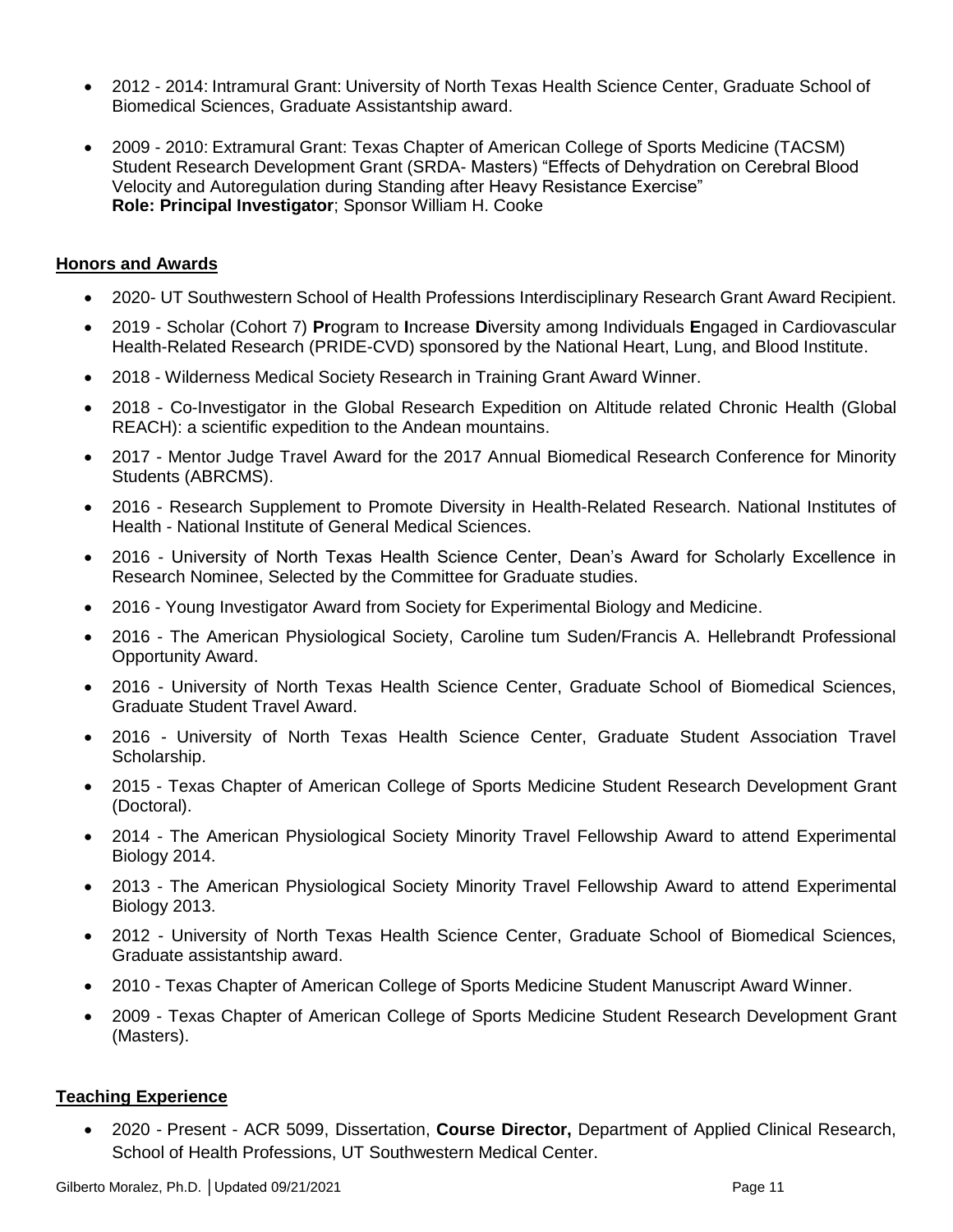- 2020- Present ACR 5096, Special Topics Course, **Course Director,** Department of Applied Clinical Research, School of Health Professions, UT Southwestern Medical Center.
- 2020- Present ACR 5114, Scientific Communication, **Instructor**, Department of Applied Clinical Research, School of Health Professions, UT Southwestern Medical Center.
- 2020- Present ACR 5096, Special Topics Course, **Course Director,** Department of Applied Clinical Research, School of Health Professions, UT Southwestern Medical Center.
- 2020- Present ACR 5102 Grant Writing II, **Instructor**, Department of Applied Clinical Research, School of Health Professions, UT Southwestern Medical Center.
- 2020- Present HCS 5101 Grant Writing I, **Instructor**, Department of Applied Clinical Research, School of Health Professions, UT Southwestern Medical Center.
- 2019- Present HCS 5104 Laboratory Rotations: Techniques in Applied Clinical Research, Laboratory Rotation **Instructor**, Department of Applied Clinical Research, School of Health Professions, UT Southwestern Medical Center.
- 2018, Spring APSM 5300-701 Senior Project, **Instructor,** Department of Applied Physiology and Wellness, Southern Methodist University.
- 2015 2016 Texas Academy of Biomedical Sciences (TABS) Preceptorship Lecturer in Physiology, **Instructor**, University of North Texas Health Science Center.
- 2011, Summer KIN 3313, Anatomic Kinesiology (Anatomy and Physiology for Kinesiology), **Instructor**, Department of Kinesiology, Health, and Nutrition, The University of Texas at San Antonio.
- 2010, Spring KIN 3433, Exercise Physiology, **Laboratory Instructor,** Department of Kinesiology, Health, and Nutrition at The University of Texas at San Antonio.
- 2010, Spring KIN 4233, Advanced Topics in Exercise Physiology, **Laboratory Instructor**, Department of Kinesiology, Health, and Nutrition, The University of Texas at San Antonio.
- 2010, Spring KIN 3313, Biomechanics, **Laboratory Instructor**, Department of Kinesiology, Health, and Nutrition, The University of Texas at San Antonio.

## **Student Mentoring**

- 2021- Present: **Luyi Adesanya** PhD student, Applied Clinical Research Program, University of Texas Southwestern Medical Center, School of Health Professions.
- 2017 & 2015 **Elizabeth Nguyen** Medical student at Texas College of Osteopathic Medicine, Fort Worth, TX
- 2014 **Alexandra Huckabee** Undergraduate student intern -Hardin-Simmons University Abilene, Texas
- 2014 & 2013 **Mark Cheneler** Undergraduate student intern Saint Louis University, St. Louis, Missouri.
- 2014 & 2013 **Dan Ton** Undergraduate student intern The University of Texas at Arlington, Arlington, TX
- 2013 **Ritika Chaubey** Texas Academy of Mathematics and Science (TAMS) student intern
- 2013 **Jeffrey Lee Sang** Undergraduate student intern Texas Lutheran University, Seguin, Texas

## **Professional Service**

- 2021 2023: UT Southwestern School of Health Professions, Faculty Assembly Executive Council-**Secretary (re-elected).**
- 2021- Present: Latinxs in Health Professions at UT Southwestern Medical Center **Faculty Adviser.**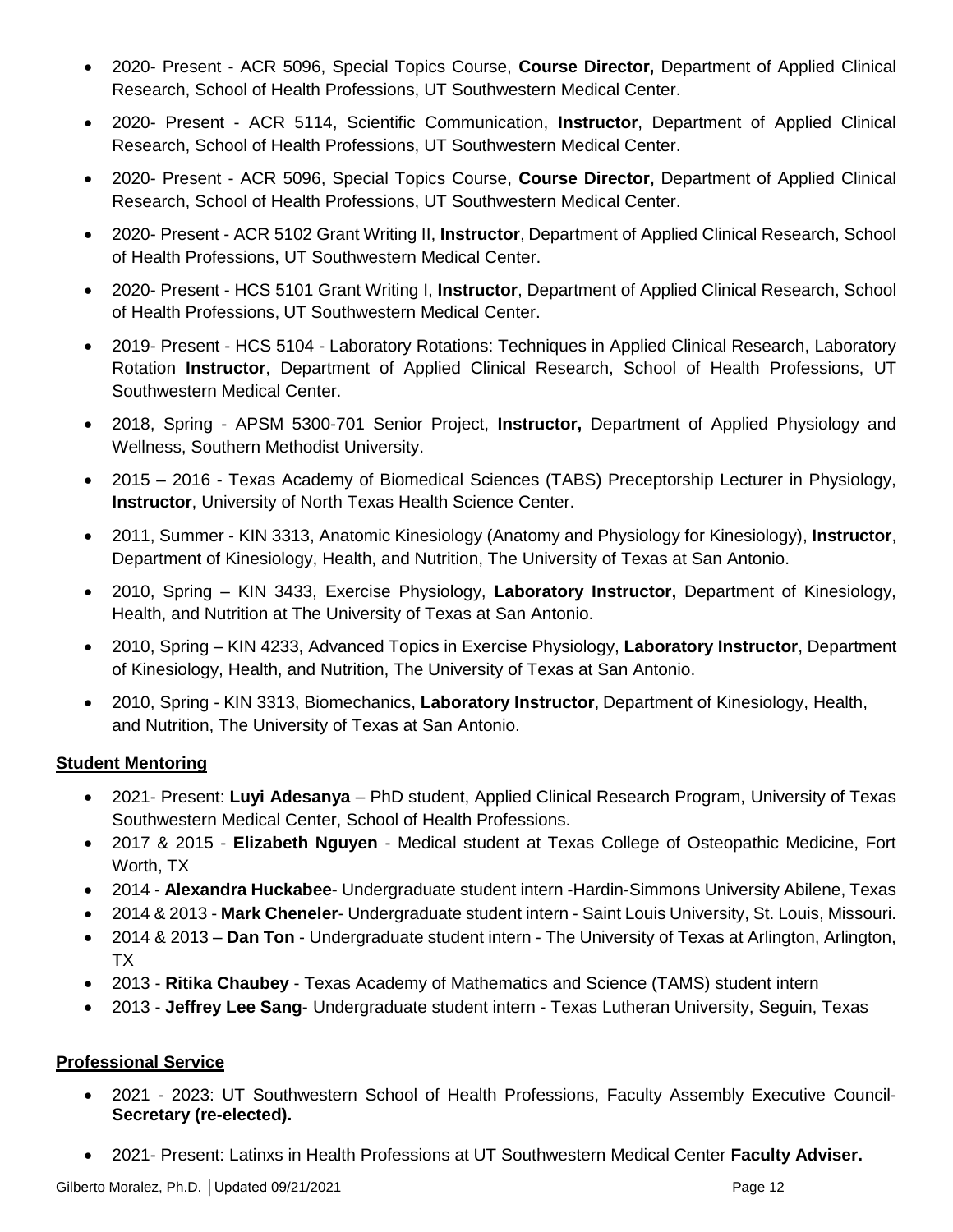- 2021- Present: UT Southwestern Medical Center, School of Health Professions, Diversity & Inclusion Advisory Committee **Member.**
- 2021- Present: UT Southwestern Medical Center, School of Health Professions, Academic Affairs Scholarship Committee **Member.**
- 2020- Present: UT Southwestern Medical Center Faculty Collaborative on Racial Diversity & Inclusion for Clinicians, Scientists and Educators.
- 2020- Present: UT Southwestern Medical Center, School of Health Professions, Department of Applied Clinical Research, Research Faculty Search Committee **Member**.
- 2020- Present: UT Southwestern Medical Center, School of Health Professions, Department of Applied Clinical Research, Qualifying Exam I Committee **Member**.
- 2020- Present: UT Southwestern Medical Center, School of Health Professions, Department of Applied Clinical Research, Currculum Committee **Member.**
- 2019- Present: UT Southwestern Medical Center, School of Health Professions, Department of Applied Clinical Research, Student Progress Committee **Chair.**
- 2019- Present: UT Southwestern Medical Center, School of Health Professions, Department of Applied Clinical Research, Graduate Studies Committee **Member**.
- 2019- Present: UT Southwestern Medical Center, Martin Luther King, Jr. Scholarship for Community Service Committee **Member**.
- 2019- Present: UT Southwestern Medical Center, School of Health Professions, Academic Affairs Committee **Member**.
- 2019- Present: UT Southwestern School of Health Professions, Research Advisory Committee **Member**.
- 2019 2021: UT Southwestern School of Health Professions, Faculty Assembly Executive Council-**Secretary.**
- 2019- Present: UT Southwestern Medical Center, School of Health Professions, Ph.D. Program in Applied Clinical Research Admissions Committee **Member**.
- 2019- Present: UT Southwestern Medical Center, School of Health Professions, Department of Health Care Sciences Biostatistician Search Committee **Member**.
- 2019- Present: UT Southwestern School of Health Professions Research Advisory Committee's Interdisciplinary Research Grant Program- **Sub-Committee Chair**.
- 2019 Present :Texas Chapter of American College of Sports Medicine Board of Directors **Secretary.**
- 2018 **Session Chair** in Physiology, Pathology and Neuroscience for 2018 Society for Advancement of Chicanos and Native Americans in Science (SACNAS): National Diversity in STEM Conference.
- 2017 2019: Institute for Exercise and Environmental Medicine Strategic Plan Committee **Member**.
- 2017 2019: Institute for Exercise and Environmental Medicine Employee Recognition and Diversity Awareness Committee **Member**.